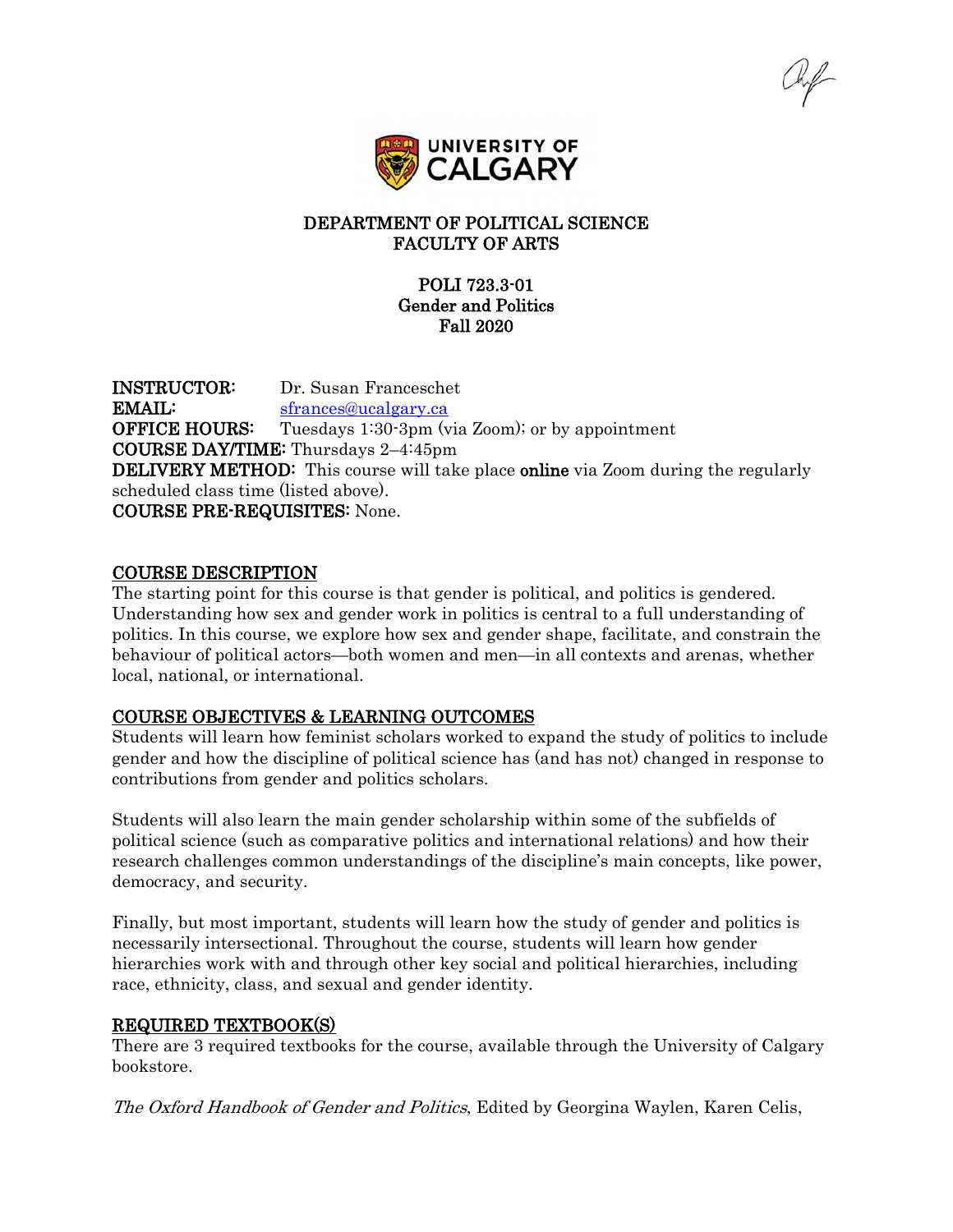Johanna Kantola, and S. Laurel Weldon. New York: Oxford University Press, 2013.

Feminism and Politics, Edited by Anne Phillips. New York: Oxford University Press, 1998.

Women, Gender, and Politics: A Reader, Edited by Mona Lena Krook and Sarah Childs. New York: Oxford University Press, 2010.

## REQUIRED TECHNOLOGY

Students will require a computer with internet connection, as well as a microphone and webcam (built in or external).

# COURSE COMPONENT WEIGHTS AND DUE DATES

This is a seminar course that demands a high level of participation from students. Everyone must come to class with a firm grasp of the material in the week's readings and be prepared to participate actively in the discussion. Reading guides and a set of questions will be distributed before each class, and students should come to class with a set of answers prepared.

Participation in class discussions through comments and questions is worth 15% of the final grade and will be evaluated according to **quality not quantity**. Comments and questions that are reflective, thoughtful, and demonstrate clear understanding of the arguments and evidence in the readings will be more favourably evaluated than comments that are not clearly grounded in the readings.

A further 10% of the final grade will be allocated as a pass/fail grade. To earn the 10%, students must submit (through D2L) two written questions that I will use to structure interviews with gender scholars to be held during our regular class times. The dates for these interviews are to be determined. More detailed information will be posted to D2L.

Finally, students will write 5 short analytical reviews of the weekly readings. Papers must be no longer than 1500 words. The papers are due by 12 noon on the day the readings are discussed.

The papers should not simply summarize the various readings for the week, but instead, should draw out the common themes, locate them in the broader context of gender and politics, and evaluate their contributions both to the specific topic as well as the broader debates in political science.

The following questions should be used to organize and structure the discussion in the papers:

- 1) What are the main themes and issues raised in the readings?
- 2) Why are these issues important for the study of gender and politics?
- 3) What are the main lines of agreement and disagreement among the authors?
- 4) Which ideas/arguments do you find particularly compelling and why?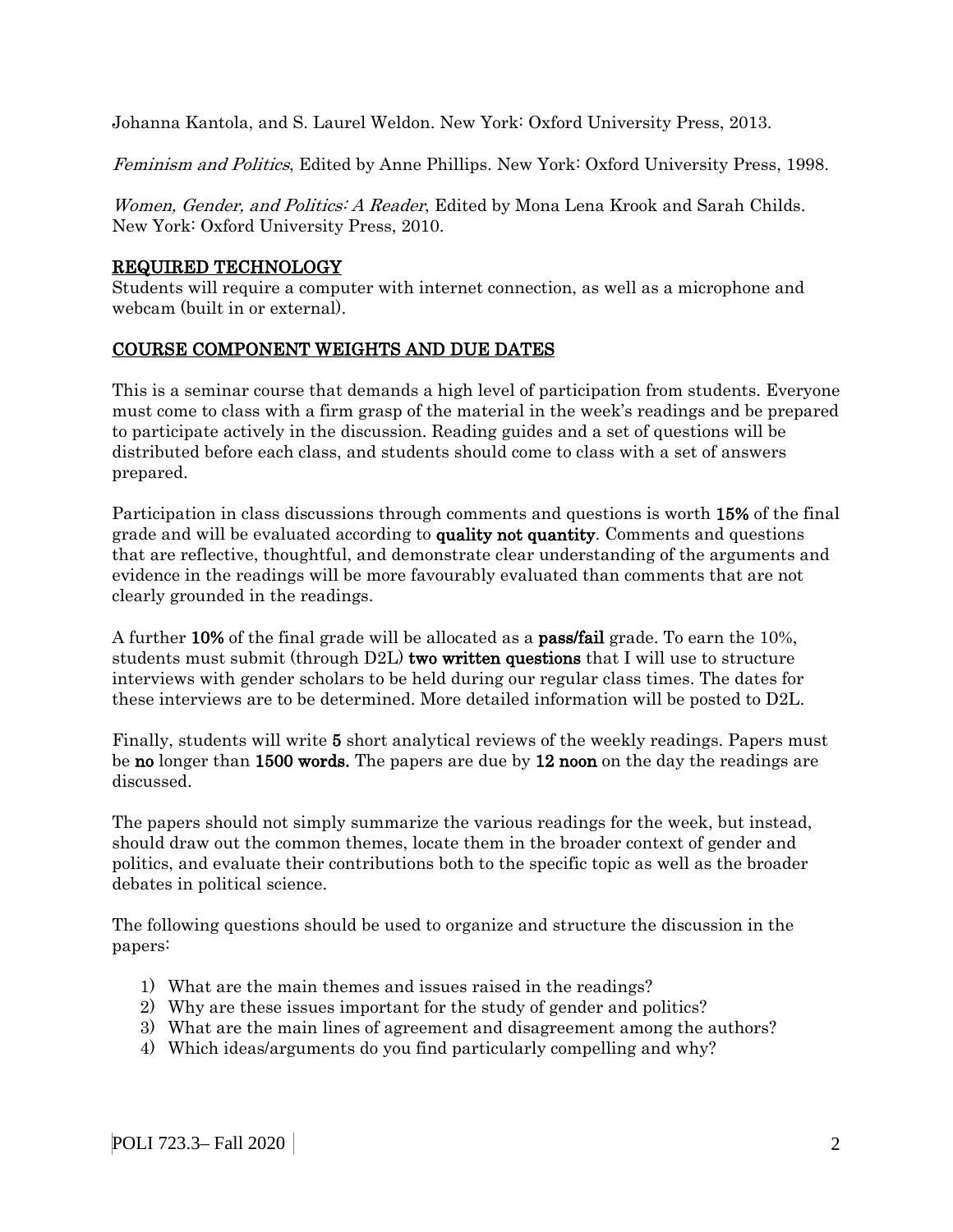Most important, students must avoid simply repeating the content of each reading. The main task is to identify common themes or omissions, sources of controversy, and, where relevant, the practical dimensions of the readings.

Please note that papers are evaluated on the basis of both content and style. In other words, clarity, precision, grammar, and proper spelling all help to determine your grade. Good papers are clear, well-organized, and precise, while also advancing thoughtful and original perspectives on the topic.

| <b>COMPONENT</b>                | WEIGHTING   | <b>DUE DATES</b> |
|---------------------------------|-------------|------------------|
| Short papers $(5 \times 15\%)$  | 75%         | Various dates    |
| In-class participation          | 15%         | Each class       |
| Written questions in advance of | 10%         | Various dates    |
| interviews                      | (pass/fail) |                  |
| Total                           | 100%        |                  |

## SUBMITTING YOUR WORK:

The short papers and written questions must be submitted electronically to the dropbox on D2L in Word format (do not submit a PDF). Assignments should have a file name as follows: "FirstName LastName Paper # (for example, Keisha Wong Paper 4). It is the student's responsibility to keep a copy of each submitted assignment and to ensure that the proper version is submitted.

Late penalties: The short essays must be submitted by 12pm (noon) on the day of class when the readings will be discussed. The written questions for structuring interviews should be submitted the day before the interview will take place (a schedule will be posted to D2L).

In order to maintain fairness, students requesting extensions without a legitimate reason (for example, health issue or family emergency) will have late penalties of 2% per day deducted from the grade.

NOTE: If you miss a required course component, please get in touch with the instructor as soon as possible.

#### COURSE SCHEDULE & TOPICS

Below is a list of the topics we'll be covering in the course. A schedule of dates and required readings will be posted on D2L by September 12th.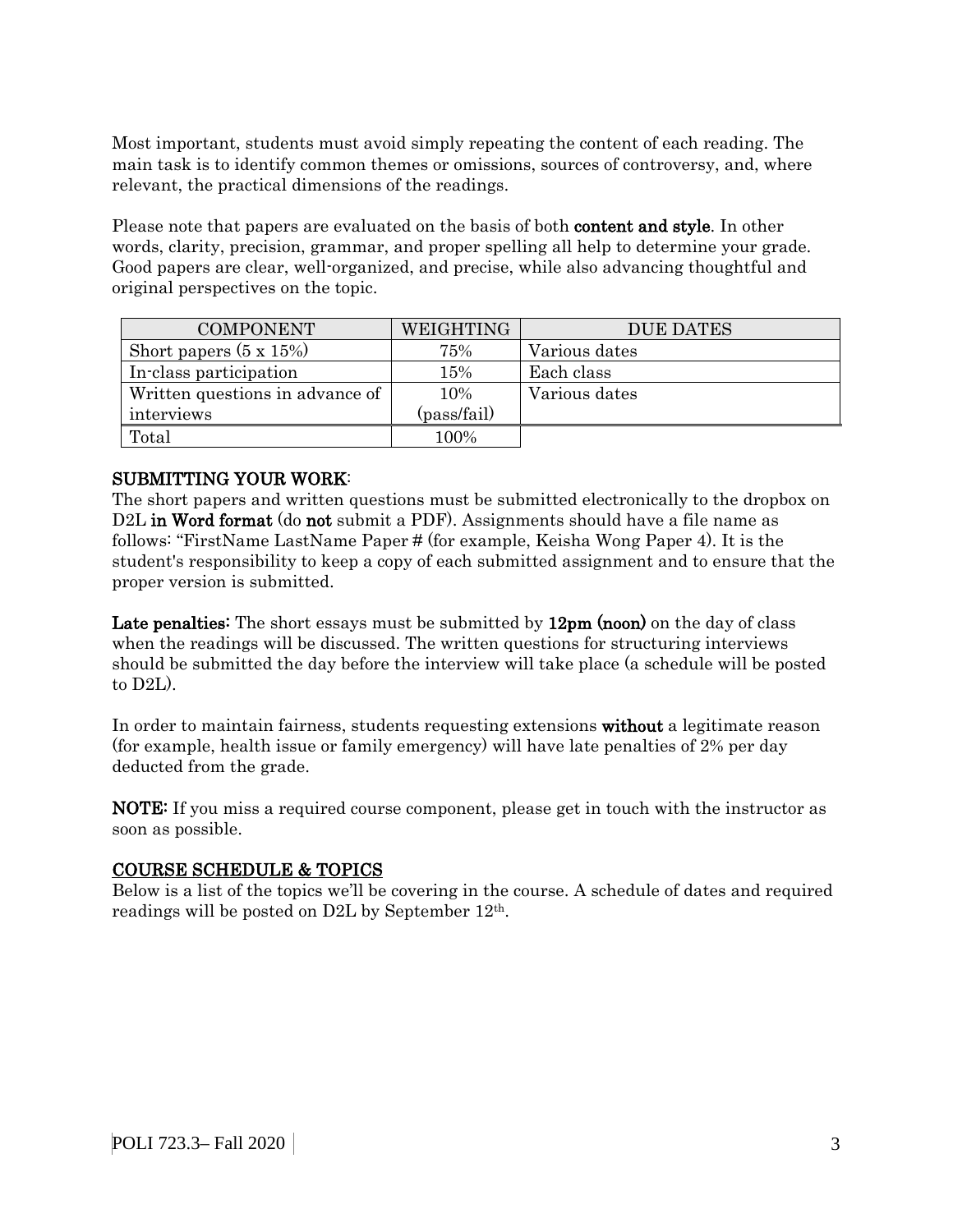# TOPICS TO BE COVERED Introduction: Studying Gender and Politics Concepts: Sex, gender, feminism, power, and intersectionality Gender and political behaviour: Gender gaps in voting and public opinion Gender and political representation Part I: Pathways to political office Gender and political representation Part II: What are the consequences of electing women to political office? Gendering political institutions: Legislatures, executive, courts, and bureaucracies Gender, carework, and the welfare state Gender and international relations Conflict, security, and gender

Please note that the above topics are subject to change as the need arises.

# WRITING STATEMENT

Written assignments are often required in Political Science courses, and the quality of writing skills, including but not limited to such elements as grammar, punctuation, sentence structure, clarity, citation, and organization, will be taken into account in the determination of grades. Students are encouraged to make use of the services offered through Writing Support Services in the Student Success Centre by contacting them at [http://www.ucalgary.ca/ssc/writing-support.](http://www.ucalgary.ca/ssc/writing-support)

| $A+ (91-100)$ | $B+ (77-79)$ | $C+$ (67-69)  | $D+$ (55-59) |
|---------------|--------------|---------------|--------------|
| $A(85-90)$    | $B(73-76)$   | $C(63-66)$    | $D(50-54)$   |
| $A - (80-84)$ | $B-(70-72)$  | $C - (60-62)$ | $F(0-49)$    |

GRADING SCALE. The following grading scale will be used:

# INSTRUCTOR GUIDELINES

Students requiring assistance are encouraged to speak to the instructor during class or their office hours. Should you wish to meet outside of office hours, please email to make an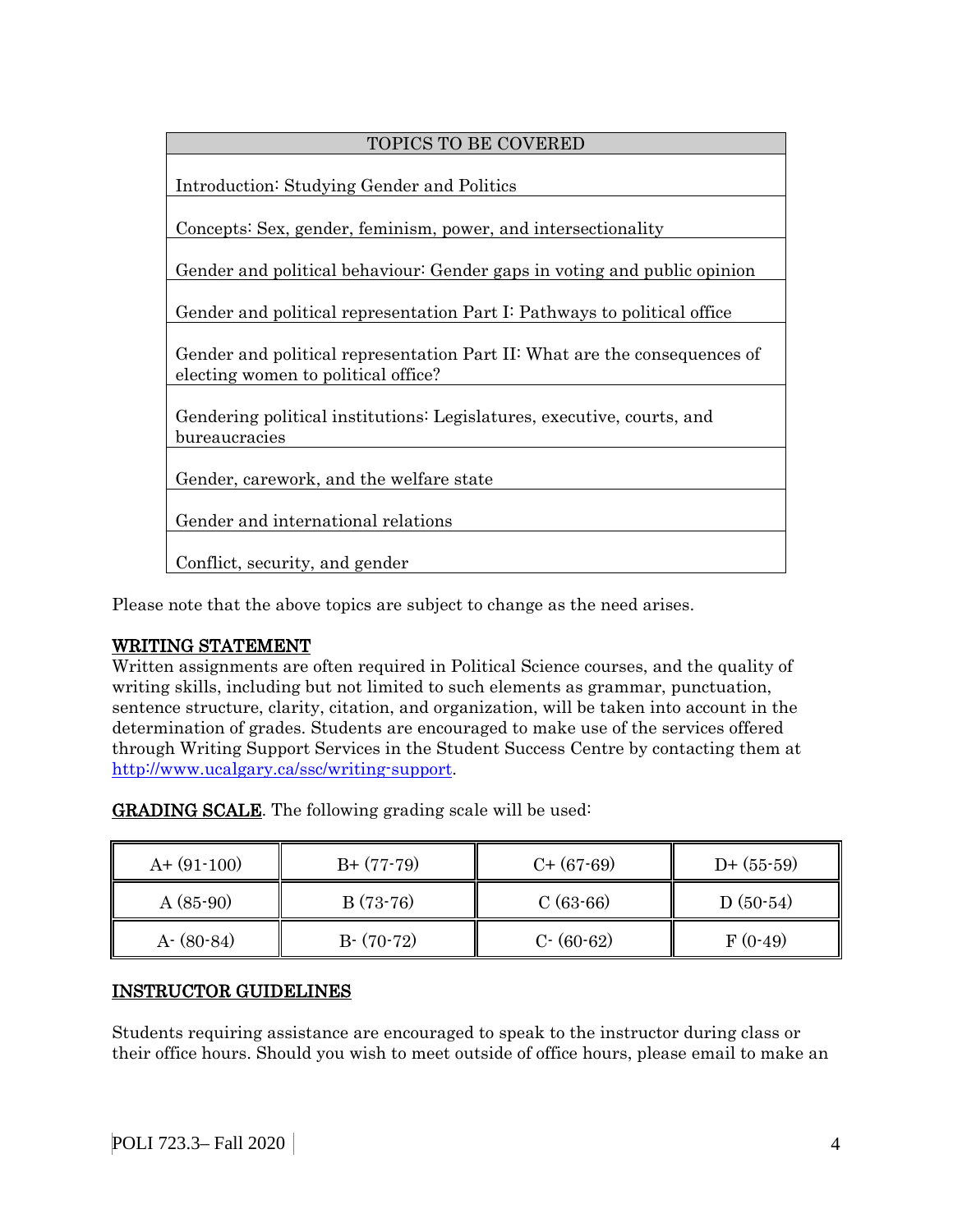appointment. It is to the student's advantage to keep such appointments. All meetings will be held virtually.

Email is a common form of communication, but it is not always the most effective way of answering student questions. If you cannot make office hours, please request a one on one meeting outside of these hours, to be held virtually.

# IMPORTANT POLICIES AND INFORMATION

# Supporting Documentation and the Use of a Statutory Declaration

As stated in the University Calendar:

Students may be asked to provide supporting documentation for an exemption/special request. This may include, but is not limited to, a prolonged absence from a course where participation is required, a missed course assessment, a deferred examination, or an appeal. Students are encouraged to submit documentation that will support their situation. Supporting documentation may be dependent on the reason noted in their personal statement/explanation provided to explain their situation. This could be medical certificate/documentation, references, police reports, invitation letter, third party letter of support or a statutory declaration etc. The decision to provide supporting documentation that best suits the situation is at the discretion of the student. Students cannot be required to provide specific supporting documentation, such as a medical note.

Students can make a Statutory Declaration as their supporting documentation (available at [ucalgary.ca/registrar\)](http://www.ucalgary.ca/registrar). This requires students to make a declaration in the presence of a Commissioner for Oaths. It demonstrates the importance of honest and accurate information provided and is a legally binding declaration. Several registered Commissioners for Oaths are available to students at no charge, on campus. For a list of locations to access a Commissioners for Oaths, visit [ucalgary.ca/registrar\)](http://www.ucalgary.ca/registrar).

Falsification of any supporting documentation will be taken very seriously and may result in disciplinary action through the Academic Discipline regulations or the Student Non-Academic Misconduct policy.

This statement is accessible at:<https://www.ucalgary.ca/pubs/calendar/current/m-1.html>

#### Absence from a Mid-term Examination

Students who are absent from a scheduled term test or quiz for legitimate reasons are responsible for contacting the instructor via email within 48 hours of the missed test to discuss alternative arrangements. A copy of this email may be requested as proof of the attempt to contact the instructor. Any student who fails to do so forfeits the right to a makeup test.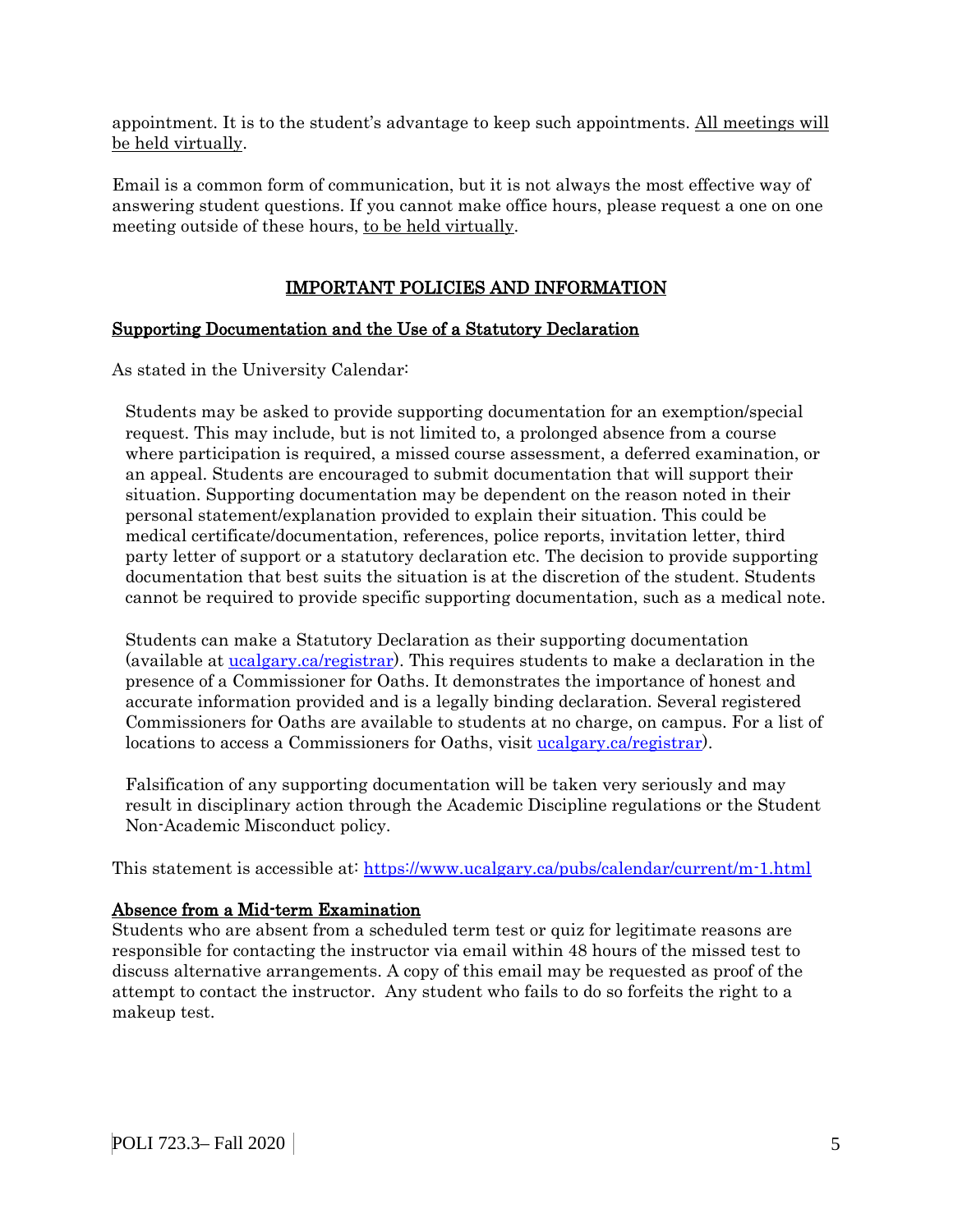## Deferral of a Final Examination

Deferral of a final examination can be granted for reasons of illness, domestic affliction, and unforeseen circumstances, as well as to those with three (3) final exams scheduled within a 24-hour period. Deferred final exams will not be granted to those who sit the exam, who have made travel arrangements that conflict with their exam, or who have misread the examination timetable. The decision to allow a deferred final exam rests not with the instructor but with Enrolment Services. Instructors should, however, be notified if you will be absent during the examination. The Application for Deferred Final Exam, deadlines, requirements and submission instructions can be found on the Enrolment Services website at [https://www.ucalgary.ca/registrar/exams/deferred-exams.](https://www.ucalgary.ca/registrar/exams/deferred-exams)

## Appeals

If a student has a concern about the course or a grade they have been assigned, they must first discuss their concerns with the instructor. If this does not resolve the matter, the student then proceed with an academic appeal. The first step in an academic appeal is to set up a meeting with the Department Head. Appeals must be requested within 15 days of receipt of the graded assignment.

#### University Regulations

Students are responsible for familiarizing themselves with the University policies found in the Academic Regulations sections of the Calendar at [www.ucalgary.ca/pubs/calendar/current/academic-regs.html.](http://www.ucalgary.ca/pubs/calendar/current/academic-regs.html)

#### Student Accommodations

Students seeking an accommodation based on disability or medical concerns should contact Student Accessibility Services; SAS will process the request and issue letters of accommodation to instructors. For additional information on support services and accommodations for students with disabilities, visit [www.ucalgary.ca/access/.](http://www.ucalgary.ca/access/)

Students who require an accommodation in relation to their coursework based on a protected ground other than disability should communicate this need in writing to their Instructor.

The full policy on Student Accommodations is available at [http://www.ucalgary.ca/policies/files/policies/student-accommodation-policy.pdf.](http://www.ucalgary.ca/policies/files/policies/student-accommodation-policy.pdf)

#### Plagiarism and Other Forms of Academic Misconduct

Academic misconduct in any form (e.g. cheating, plagiarism) is a serious academic offence that can lead to disciplinary probation, suspension or expulsion from the University. Students are expected to be familiar with the standards surrounding academic honesty; these can be found in the University of Calgary calendar at

[http://www.ucalgary.ca/pubs/calendar/current/k.html.](http://www.ucalgary.ca/pubs/calendar/current/k.html) Such offences will be taken seriously and reported immediately, as required by Faculty of Arts policy.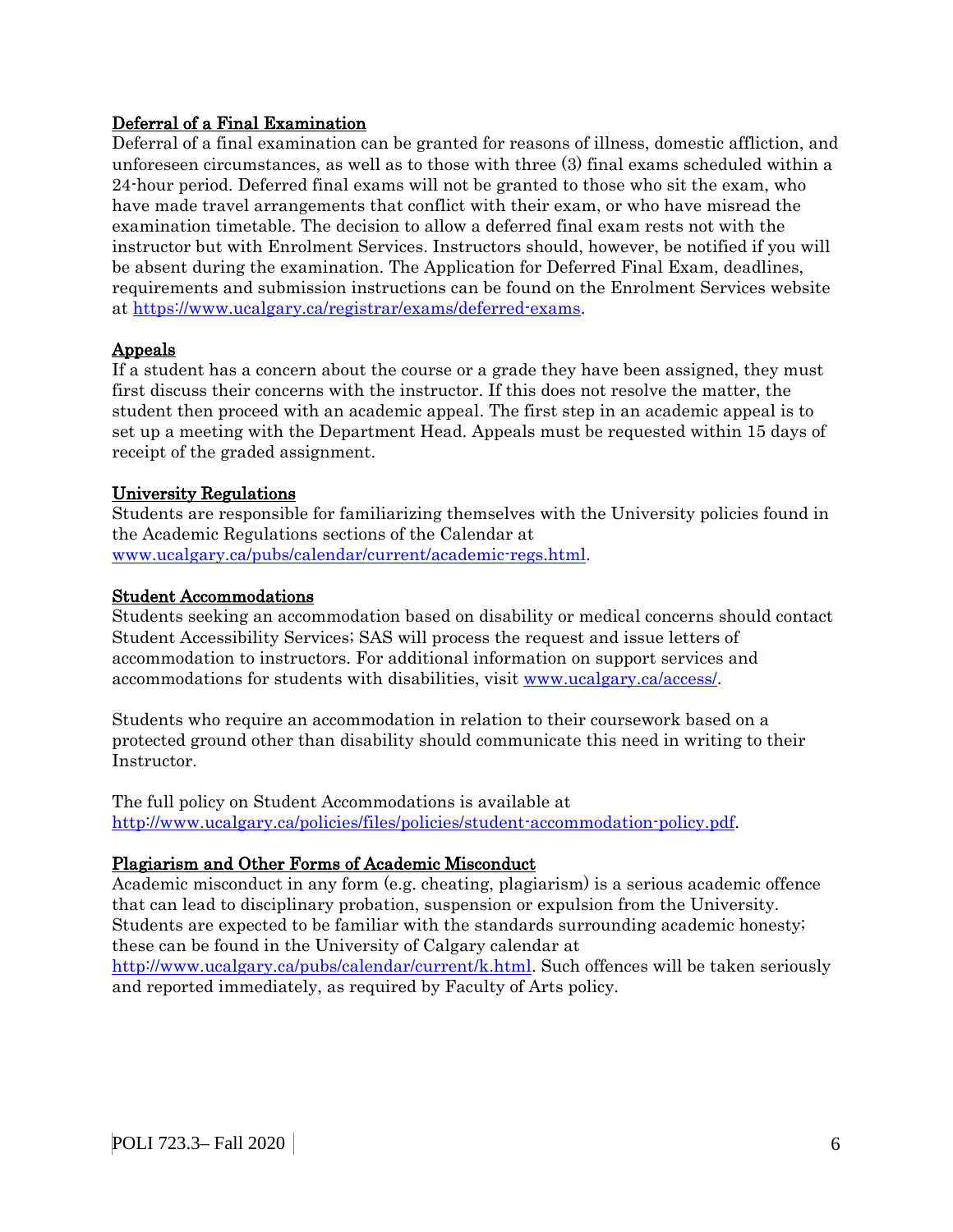# Required Access to Technology

Please see the University's resource page at [https://ucalgary.service](https://ucalgary.service-now.com/it?id=kb_article&sys_id=86e7438013753ac06f3afbb2e144b031)[now.com/it?id=kb\\_article&sys\\_id=86e7438013753ac06f3afbb2e144b031](https://ucalgary.service-now.com/it?id=kb_article&sys_id=86e7438013753ac06f3afbb2e144b031)

# Copyright Legislation

As stated in the University of Calgary Calendar, Academic Regulations, "students are required to read the University of Calgary policy on Acceptable Use of Material Protected by Copyright and requirements of the copyright act to ensure they are aware of the consequences of unauthorised sharing of course materials (including instructor notes, electronic versions of textbooks etc.). Students who use material protected by copyright in violation of this policy may be disciplined under the Non-Academic Misconduct Policy." [https://www.ucalgary.ca/policies/files/policies/acceptable-use-of-electronic-resources-and](https://www.ucalgary.ca/policies/files/policies/acceptable-use-of-electronic-resources-and-information-policy.pdf)[information-policy.pdf](https://www.ucalgary.ca/policies/files/policies/acceptable-use-of-electronic-resources-and-information-policy.pdf) and<https://laws-lois.justice.gc.ca/eng/acts/C-42/index.html>

## Instructor Intellectual Property

Course materials created by instructors (including presentations and posted notes, labs, case studies, assignments and exams) remain the intellectual property of the instructor. These materials may NOT be reproduced, redistributed or copied without the explicit consent of the instructor. The posting of course materials to third party websites such as note-sharing sites without permission is prohibited. Sharing of extracts of these course materials with other students enrolled in the course at the same time may be allowed under fair dealing.

## Freedom of Information and Protection of Privacy (FOIP)

FOIP legislation requires that instructors maintain the confidentiality of student information. In practice, this means that student assignment and tests cannot be left for collection in any public place without the consent of the student. It also means that grades cannot be distributed via email. Final exams are kept by instructors but can be viewed by contacting them or the main office in the Department of Political Science. Any uncollected assignments and tests meant to be returned will be destroyed after six months from the end of term; final examinations are destroyed after one year.

#### Faculty of Arts Program Advising and Student Information Resources

For program planning and advice, please consult with the Arts Students' Centre by calling 403-220-3580 or by email at [artsads@ucalgary.ca.](mailto:artsads@ucalgary.ca) You can also visit [arts.ucalgary.ca/advising](http://arts.ucalgary.ca/advising) for program assistance.

For registration (add/drop/swap), paying fees and assistance with your Student Centre, contact Enrolment Services at (403) 210-ROCK [7625].